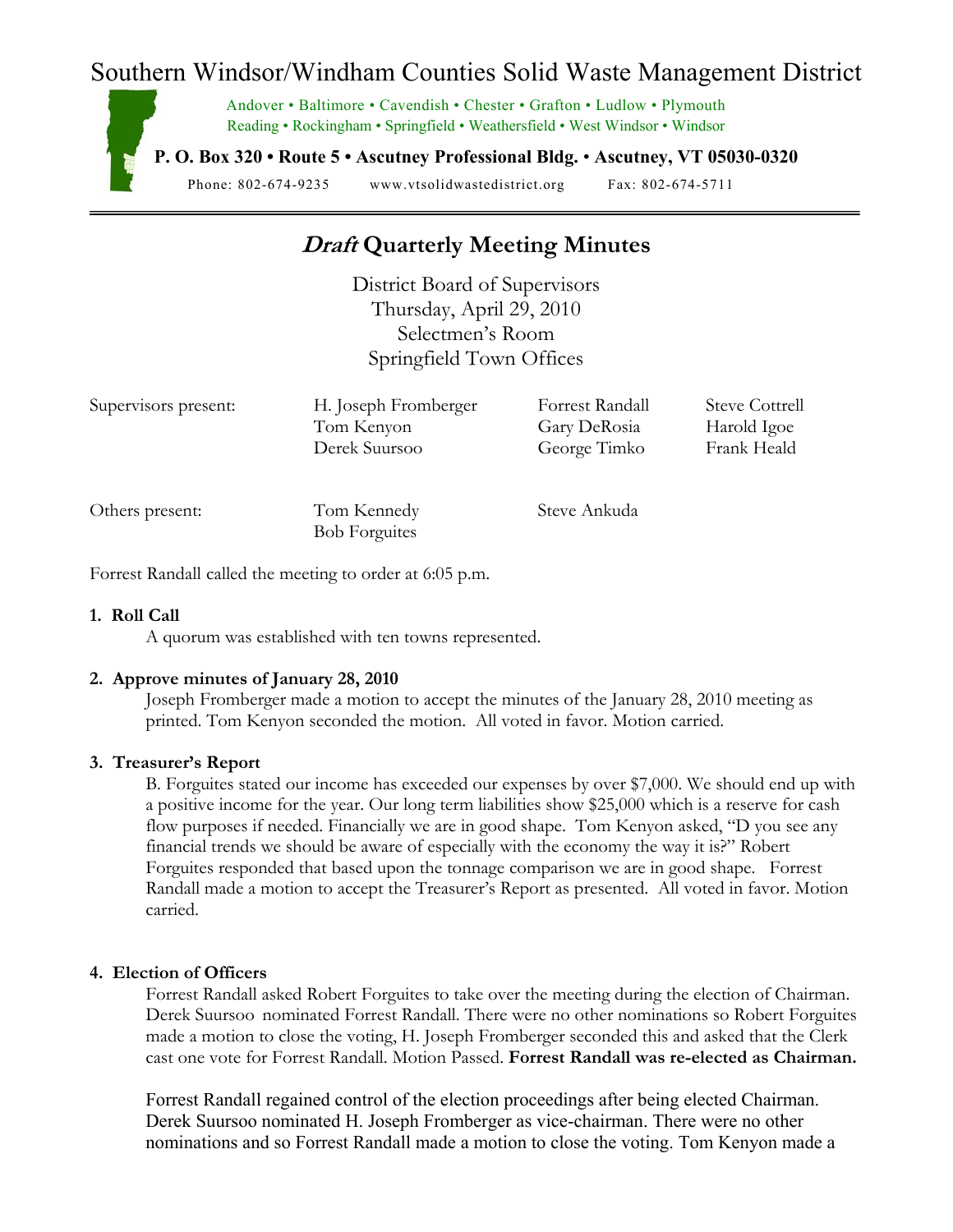motion Steve Cottrell seconded this and asked that the Clerk to cast one vote for H. Joseph Fromberger. Motion Passed. H. Joseph Fromberger was re-elected as Vice Chairman.

 H. Joseph Fromberger made the motion that Derek Suursoo, Gary DeRosia and Frank Heald be re-elected as the three Executive Committee Representatives. There were no other nominations and so Forrest Randall made a motion to close the voting, Tom Kenyon seconded this and asked that the Clerk cast one vote for each person. Motion Passed.

## **Derek Suursoo, Gary DeRosia, and Frank Heald were re-elected as the three Executive Committee Representatives.**

 H. Joseph Fromberger made the motion that Robert Forguites continue to be Treasurer and that Mary O'Brien continues to be the Clerk. Derek Suursoo seconded this. Motion Passed. **Robert Forguites was reappointed as Treasurer. Mary O'Brien was reappointed as Clerk.**

#### **5. Resolution to Amend Bylaws**

Resolution from the Supervisors to amend the bylaws. Derek Suursoo made a motion to resolve to amend the bylaws and Tom Kenyon seconded. Motion passed. Bylaw discussion will take place at the July meeting. A copy of the amended bylaws will be sent to the Select board of each town for review prior to the next quarterly meeting on July 29, 2010.

### **6. Discussion and adoption of a new contract with the Regional Planning Commission for management services.**

This topic was tabled until the next Quarterly meeting because it was not discussed at the last Executive meeting.

#### **7. Discussion and adoption of Addendum to Solid Waste contract**

Tom Kennedy briefed the group on the existing contract. It states that after year 3 we can decide to extend or go out to bid. The Executive Committee decided to discuss with Casella an extension of the contract. Steve Ankuda discussed the contract with the supervisors; the new contract extends for two years, however, gives us the option to get out after one year; The new tonnage fee is *\$65 per ton plus the VT solid waste franchise tax of currently \$6 a ton; paragraph two \$70 per ton plus the VT Solid waste Franchise tax currently \$6 per ton and the District fee.*

 H. Joseph Fromberger made the motion to authorize, subject to approval by each town manager that has a transfer station that the Chair, Forrest Randall has authority to sign the amendment. Tom Kenyon seconded the motion. Motion passed.

## **8. Discussion and adoption of FY11 Budget and Work Program**

Tom Kennedy went over the draft FY11 budget and work plan with the supervisors.

 Steve Cottrell asked if the staff could assist the Town of Windsor with some analysis of a composting facility. Steve suggested turning the nine acre habitat around the Windsor Prison into an agricultural unit partially which would have a composting facility, facilitated by the Windsor Prison personnel. H. Joseph Fromberger stated that the District does not have the staffing to do this study but let's see what is out there already for information and the District could provide basic assistance.

 One of the new work programs is to coordinate a tire disposal day for the district. The supervisors advised Tom to look into the feasibility of coordinating a district wide event with the transfer stations.